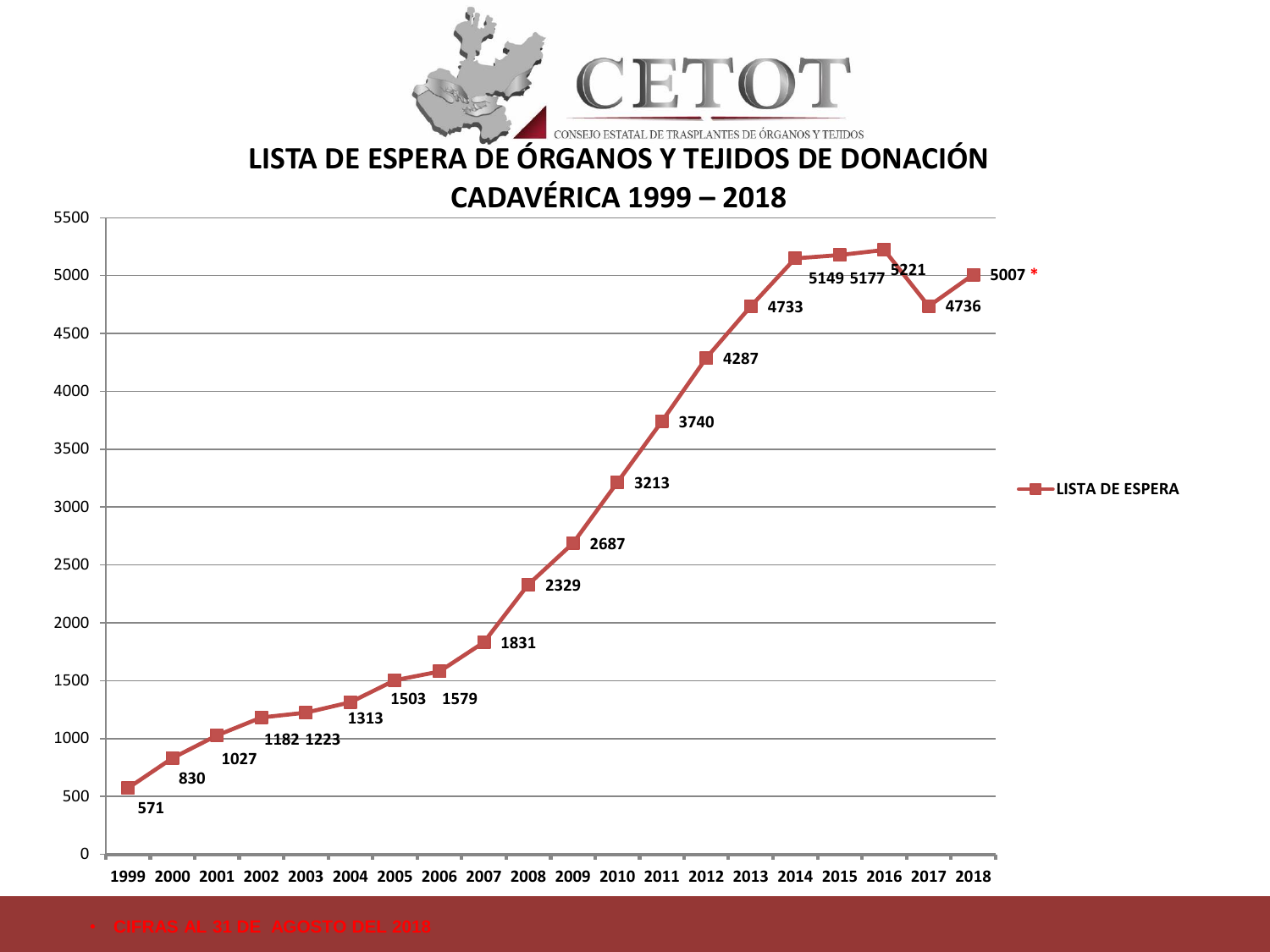

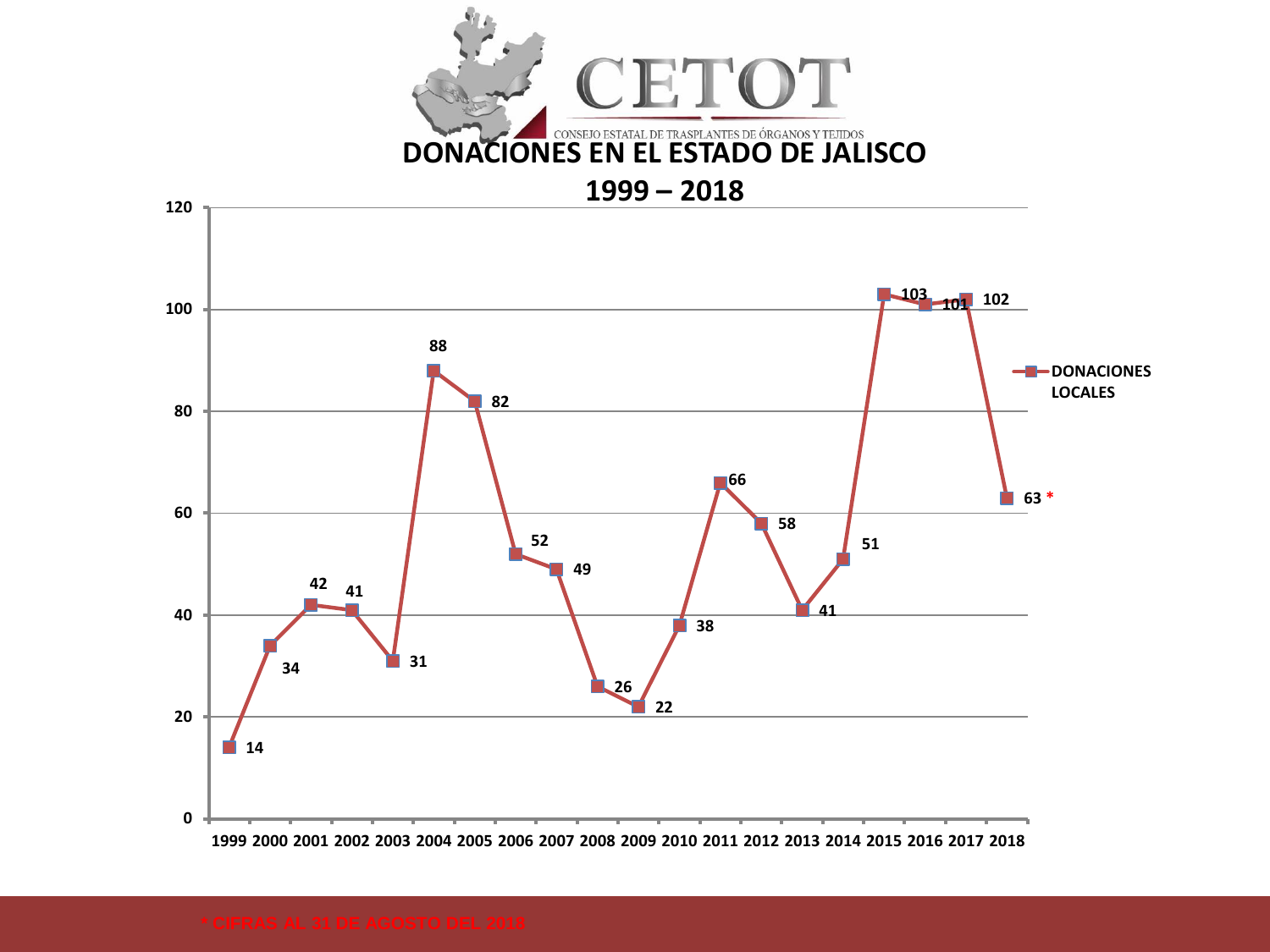



**\* CIFRAS AL 31 DE AGOSTO DEL 2018**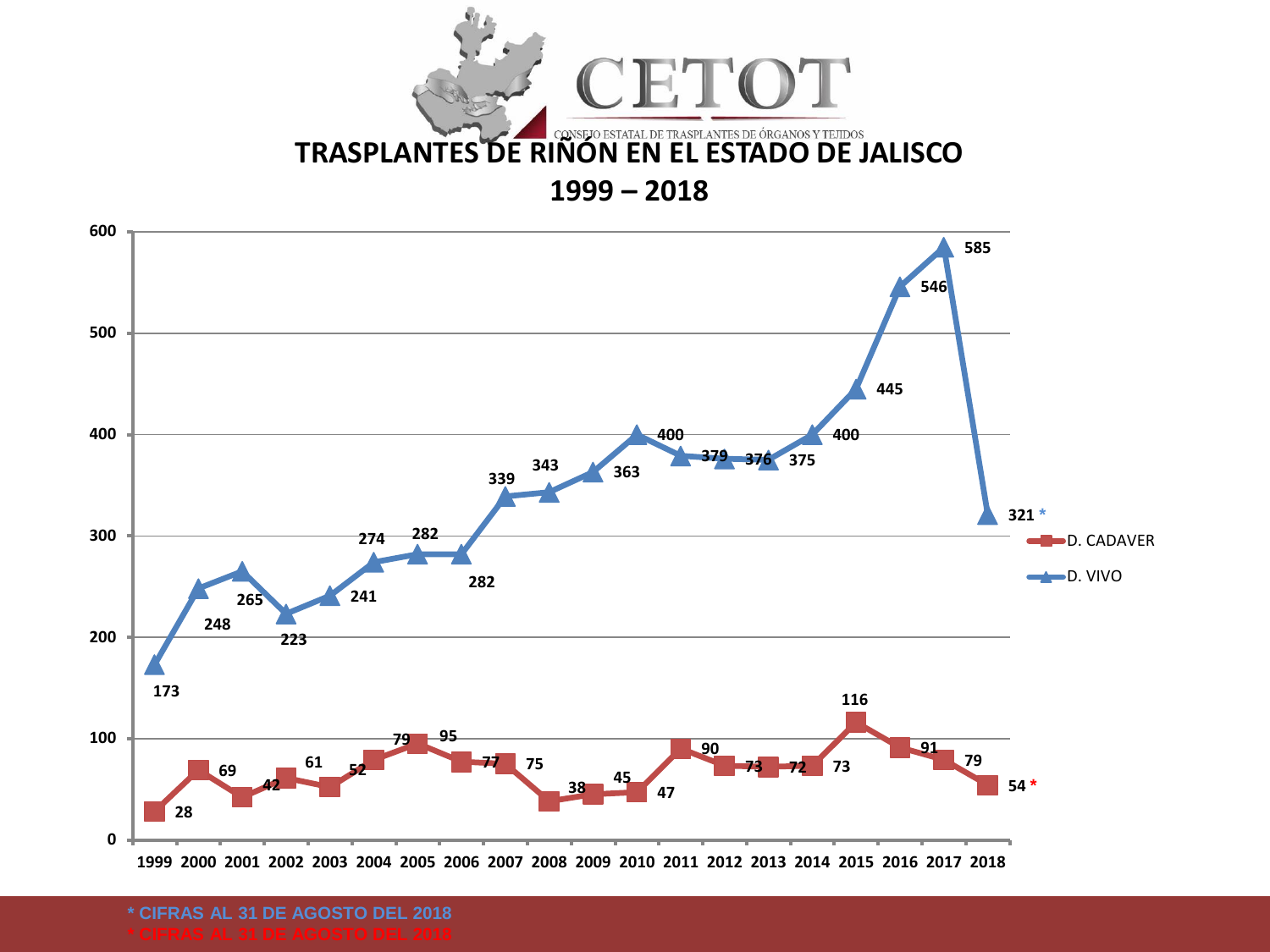



**\* CIFRAS AL 31 DE AGOSTO DEL 2018**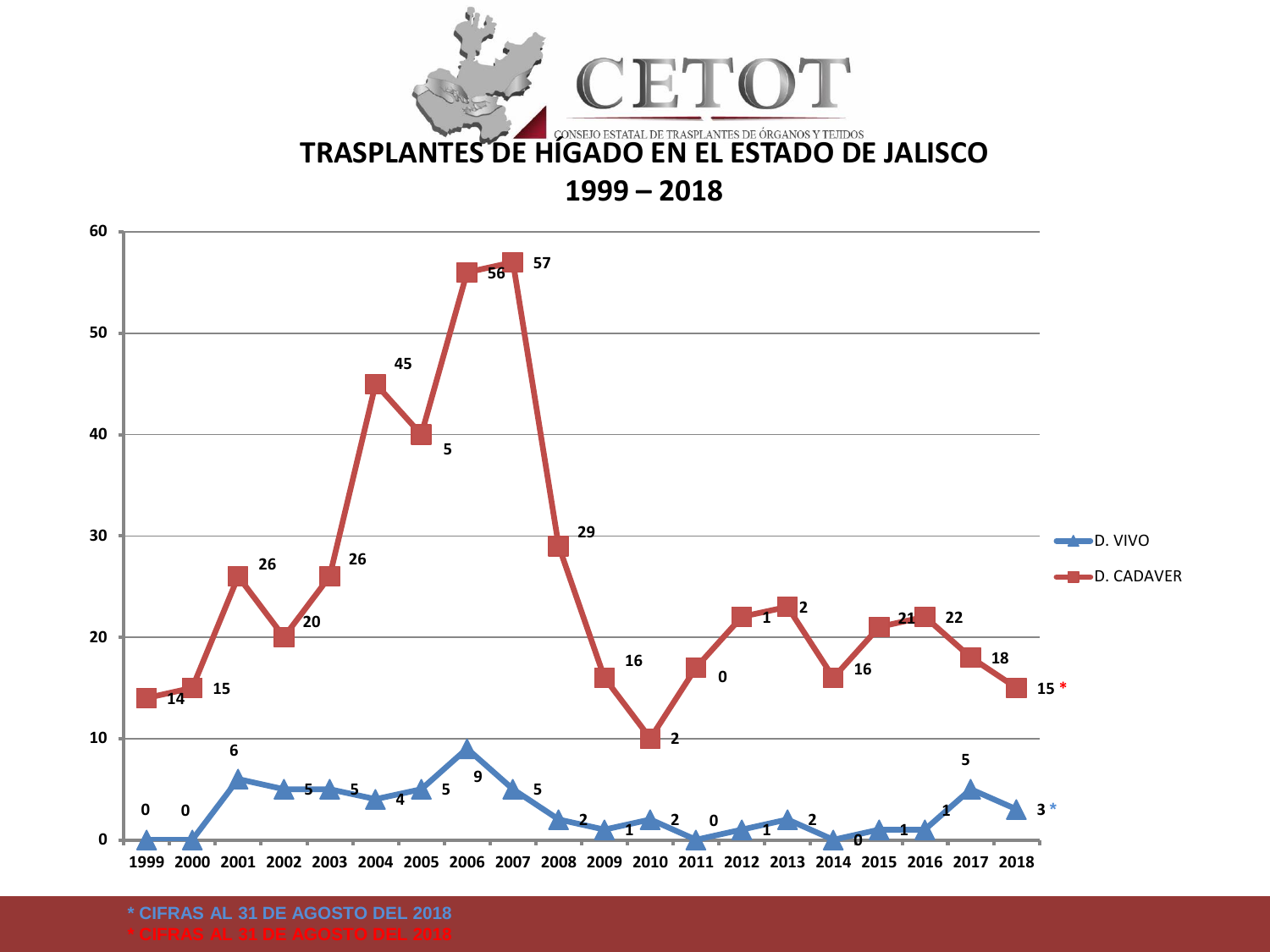



**\* CIFRAS AL 31 DE AGOSTO DEL 2018**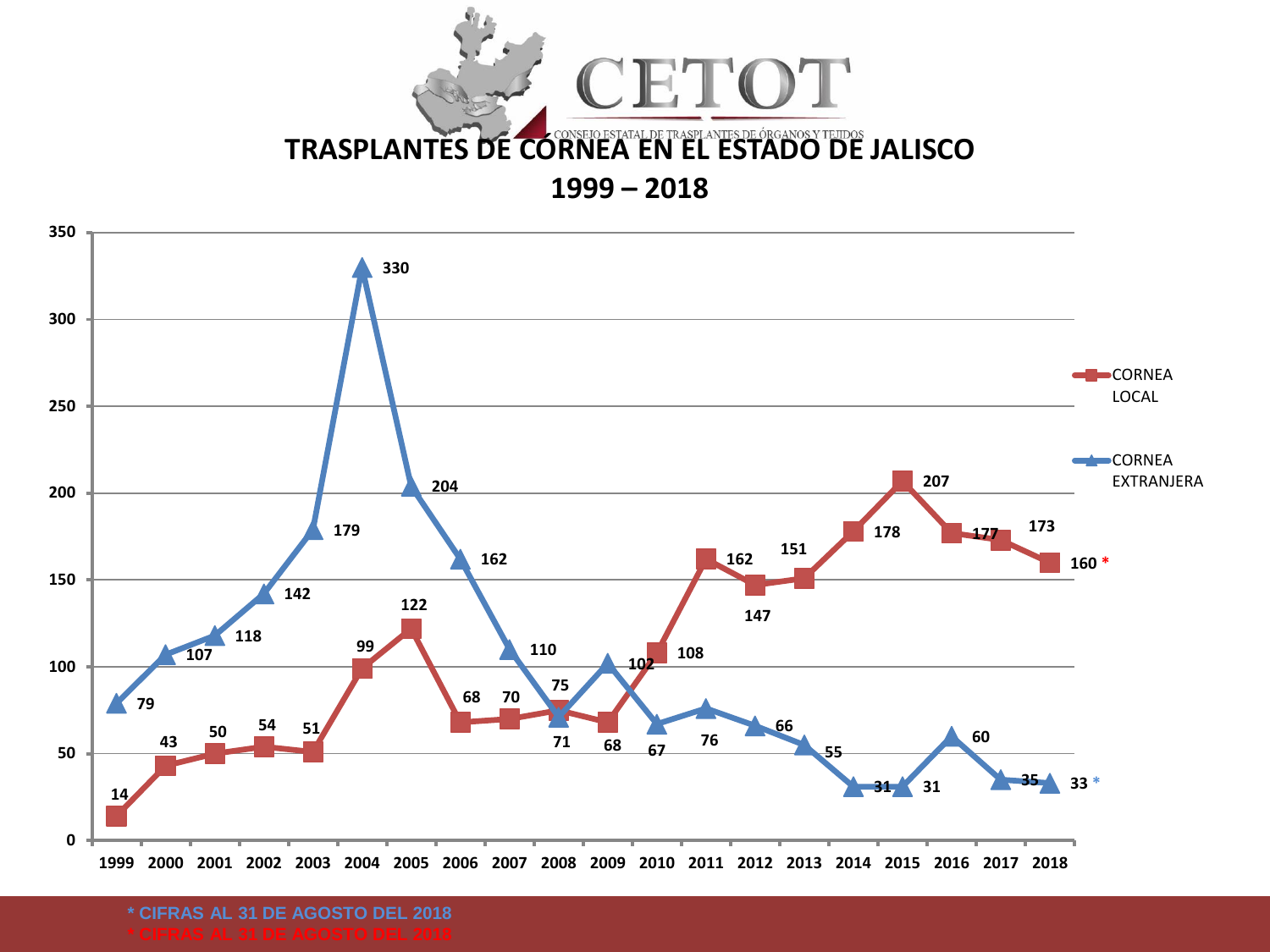



#### **TOTAL DE TRASPLANTES RENALES DE VIVO AL 4o. BIMESTRE: 321**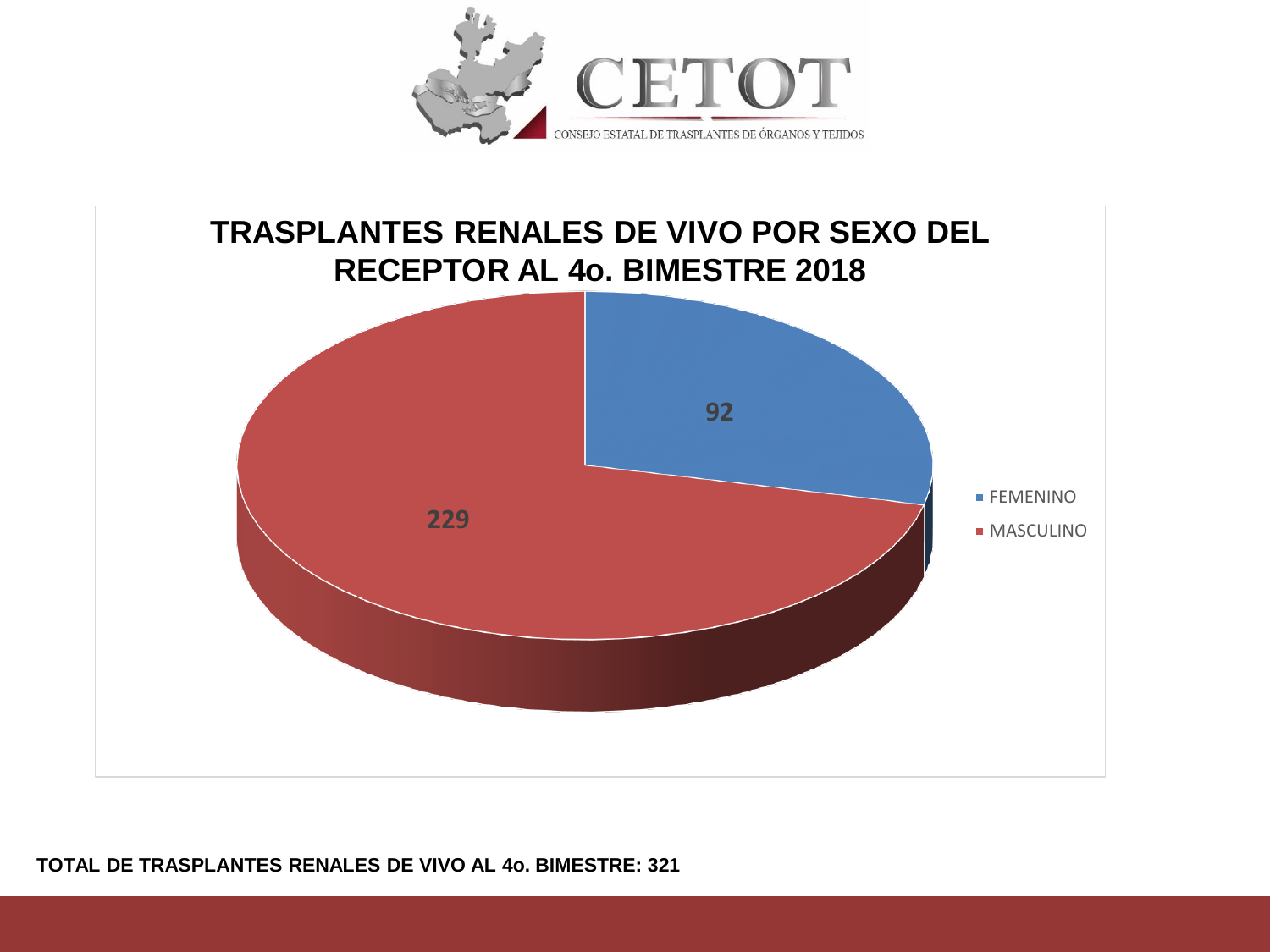

## **TRASPLANTE RENAL DE VIVO POR GRUPO ETAREO DEL RECEPTOR AL 4o. BIMESTRE DEL 2018**



**TOTAL DE TRASPLANTES RENALES DE VIVO AL 4o. BIMESTRE: 321**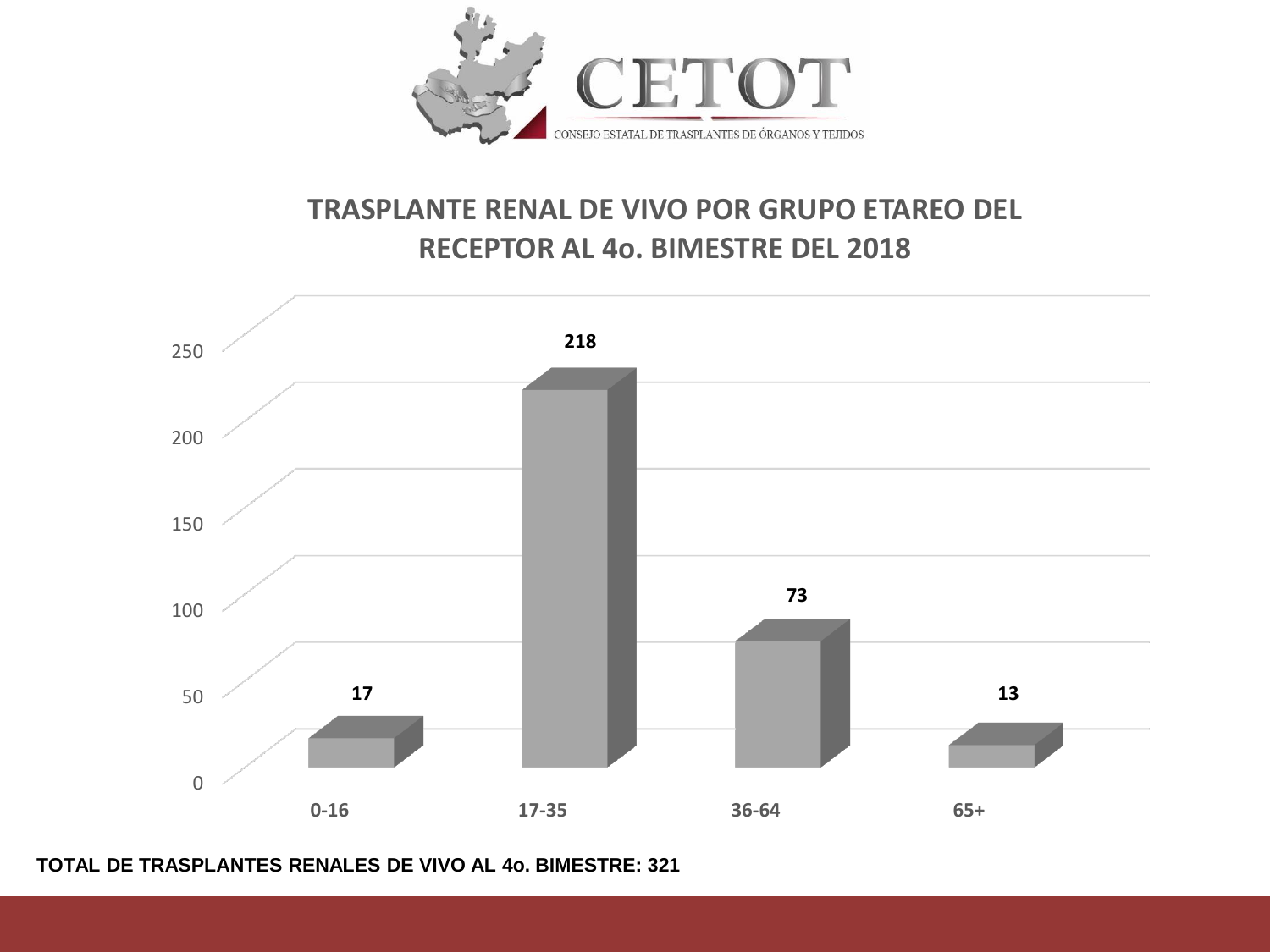



### **TOTAL DE TRASPLANTES RENALES DE VIVO AL 4o. BIMESTRE: 321**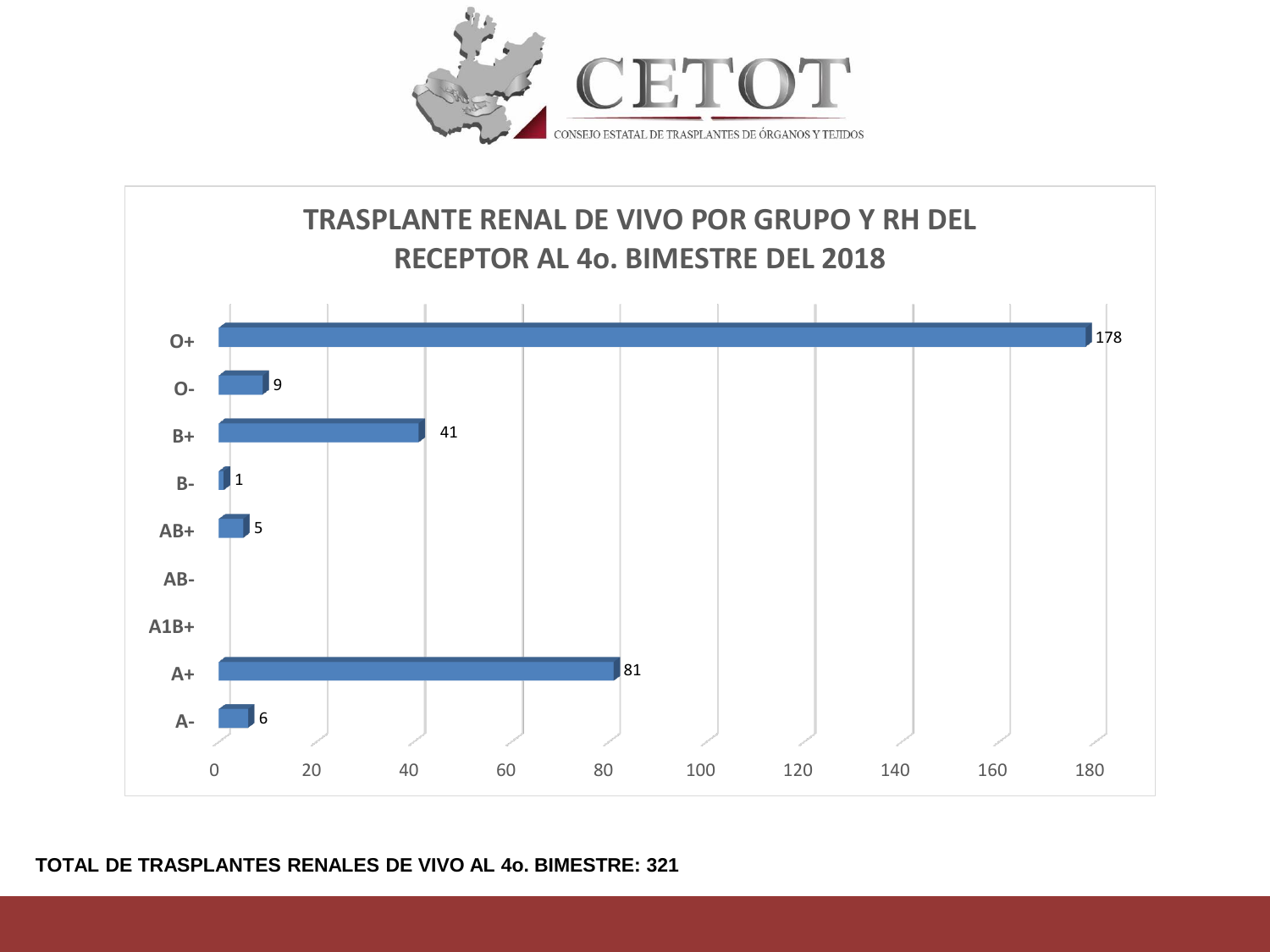

## **TRASPLANTES RENALES DE CADAVER POR SEXO DEL RECEPTOR AL 4o. BIMESTRE 2018**



#### **TOTAL DE TRASPLANTES RENALES DE CADAVER AL 4o. BIMESTRE: 54**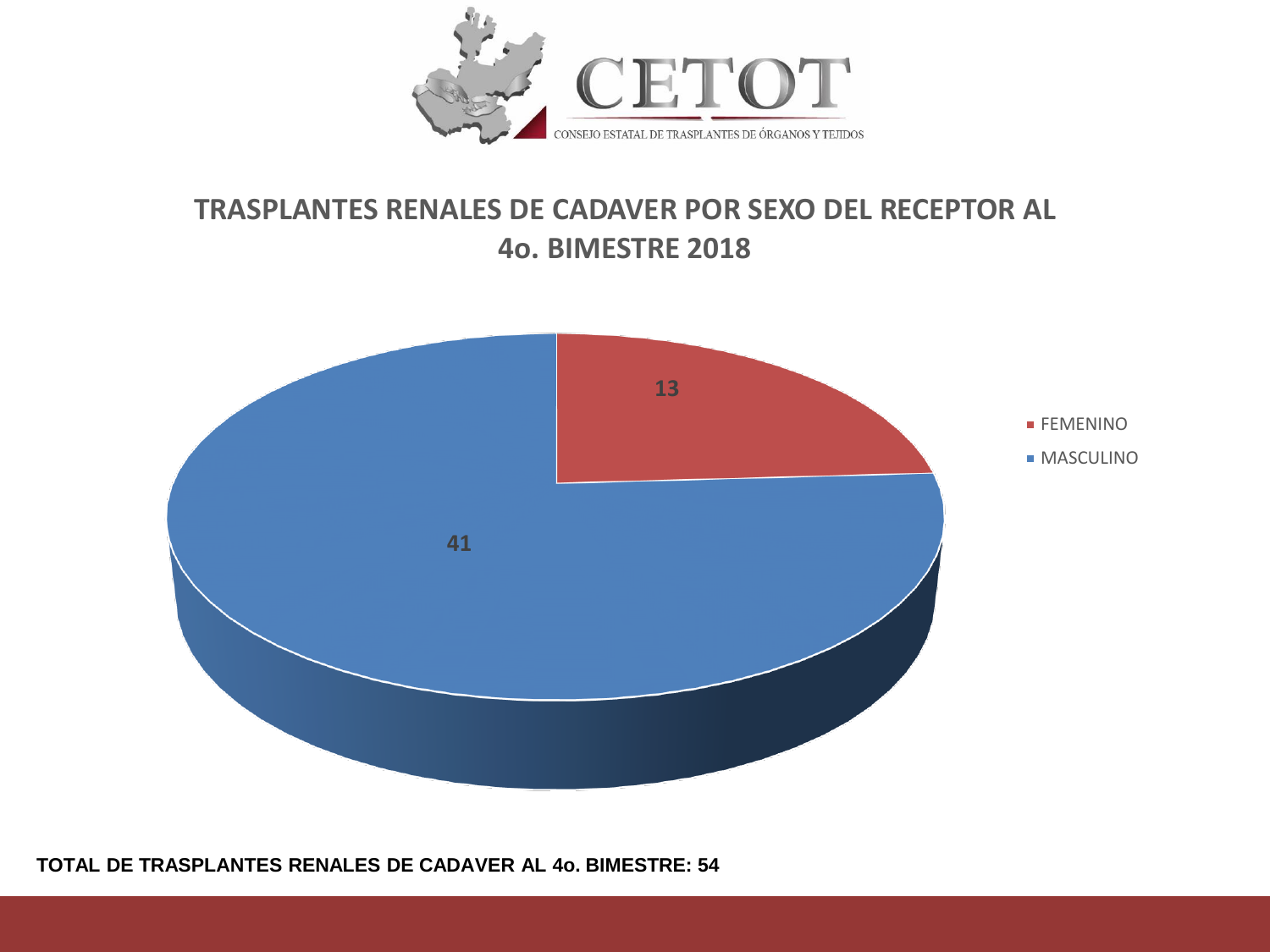

# **TRASPLANTE RENAL DE CADAVER POR GRUPO ETAREO DEL RECEPTOR AL 4o. BIMESTRE DEL 2018**



#### **TOTAL DE TRASPLANTES RENALES DE CADAVER AL 4o. BIMESTRE: 54**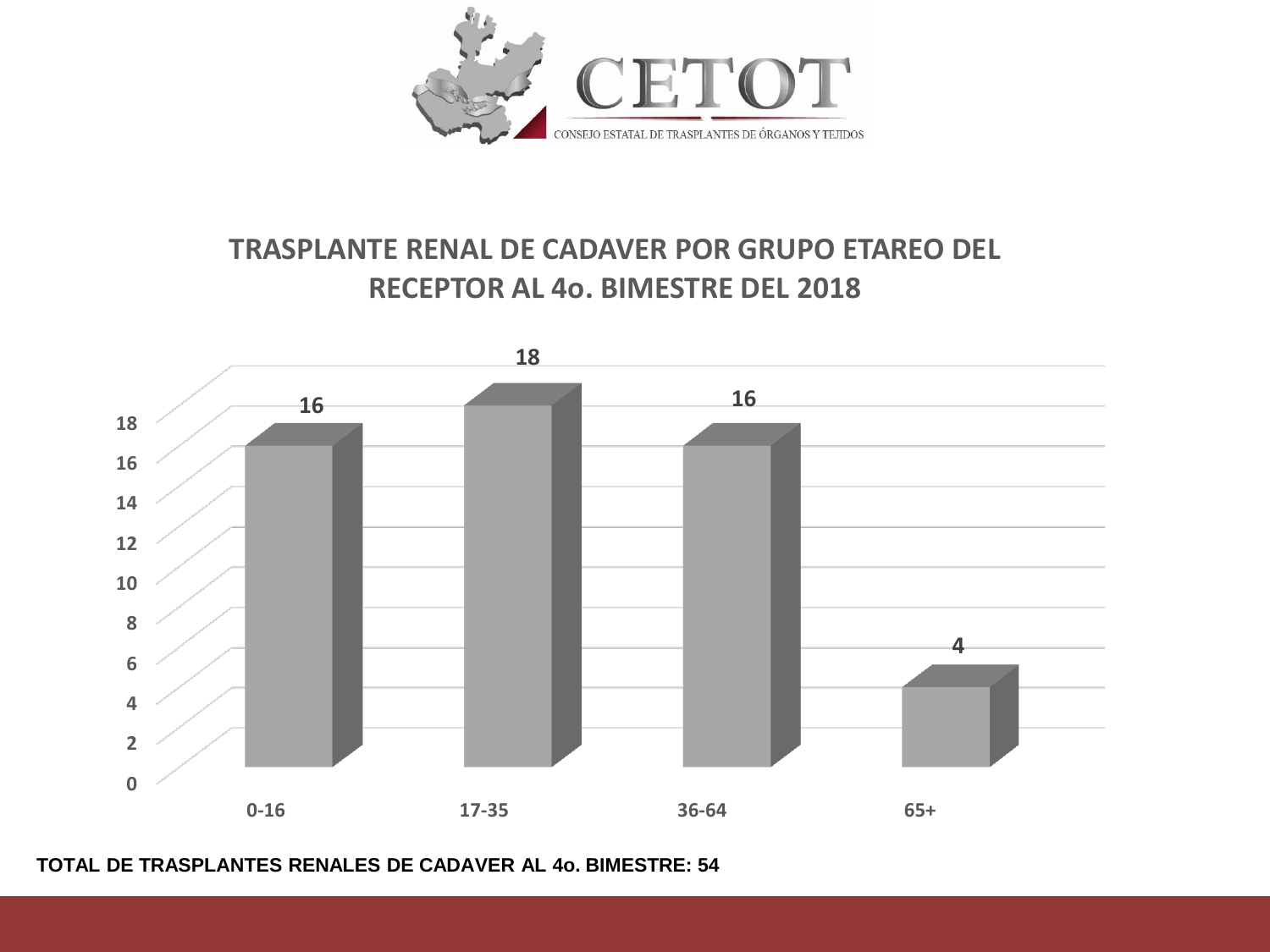

## **TRASPLANTE RENAL DE CADAVER POR GRUPO Y RH DEL RECEPTOR AL 4o. BIMESTRE DEL 2018**



**TOTAL DE TRASPLANTES RENALES DE CADAVER AL 4o. BIMESTRE: 54**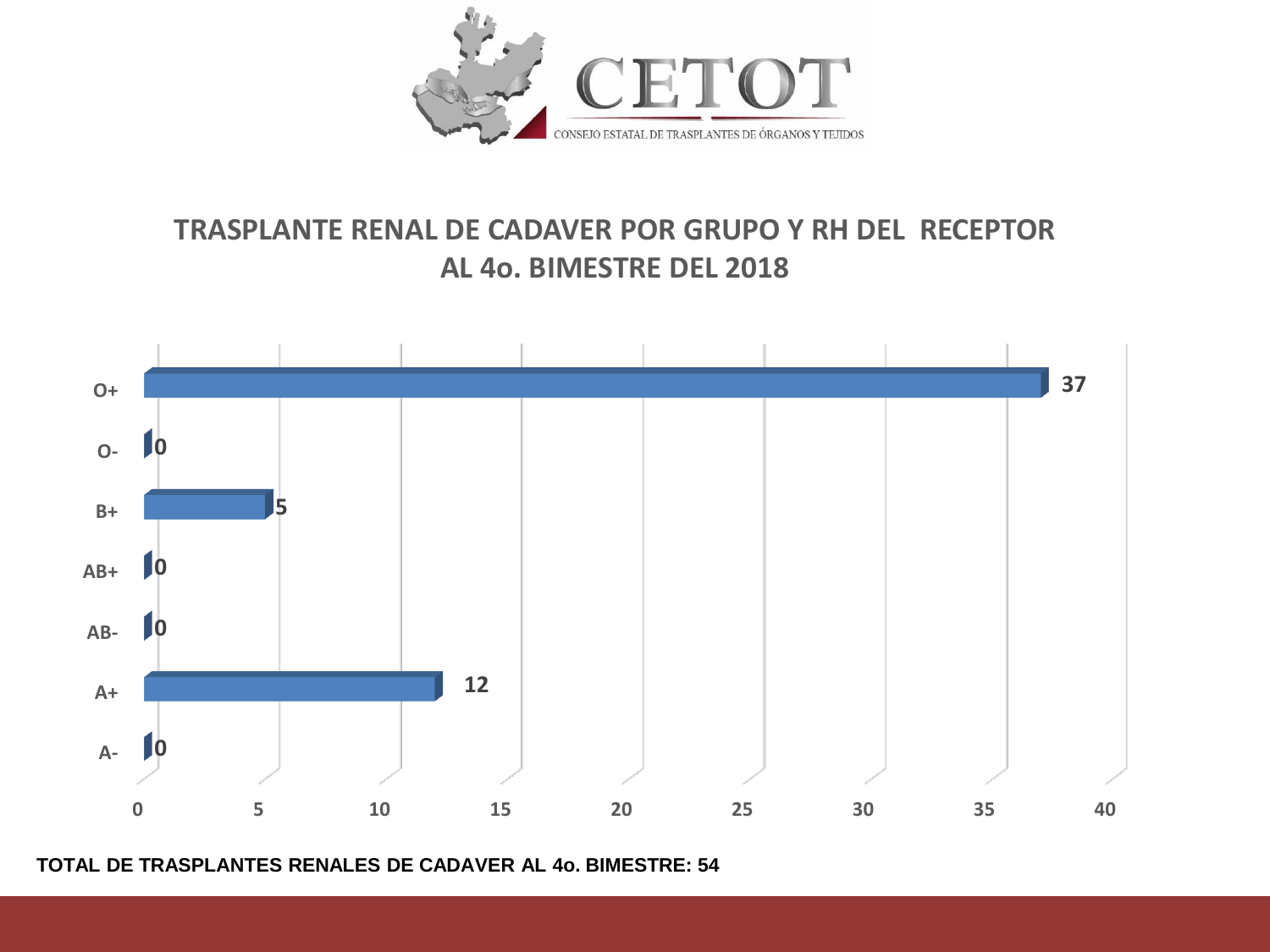

## **TRASPLANTES DE CORNEA LOCAL POR SEXO DEL RECEPTOR AL 4o. BIMESTRE 2018**



**TOTAL DE TRASPLANTES DE CORNEA LOCAL AL 4o. BIMESTRE: 160**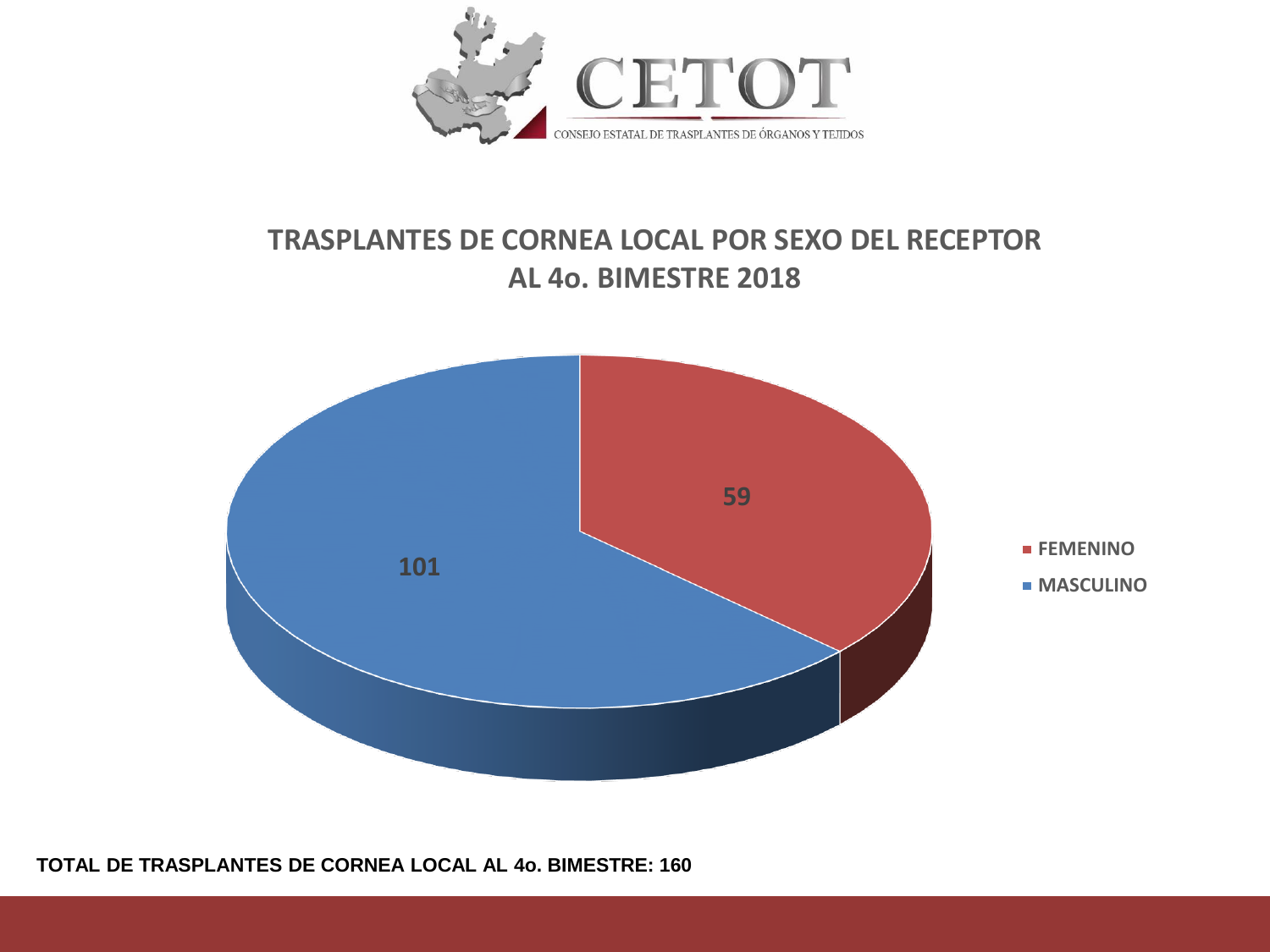

## **TRASPLANTE DE CORENA LOCAL POR GRUPO ETAREO DEL RECEPTOR AL 4o. BIMESTRE DEL 2018**



**TOTAL DE TRASPLANTES DE CORNEA LOCAL AL 4o. BIMESTRE: 160**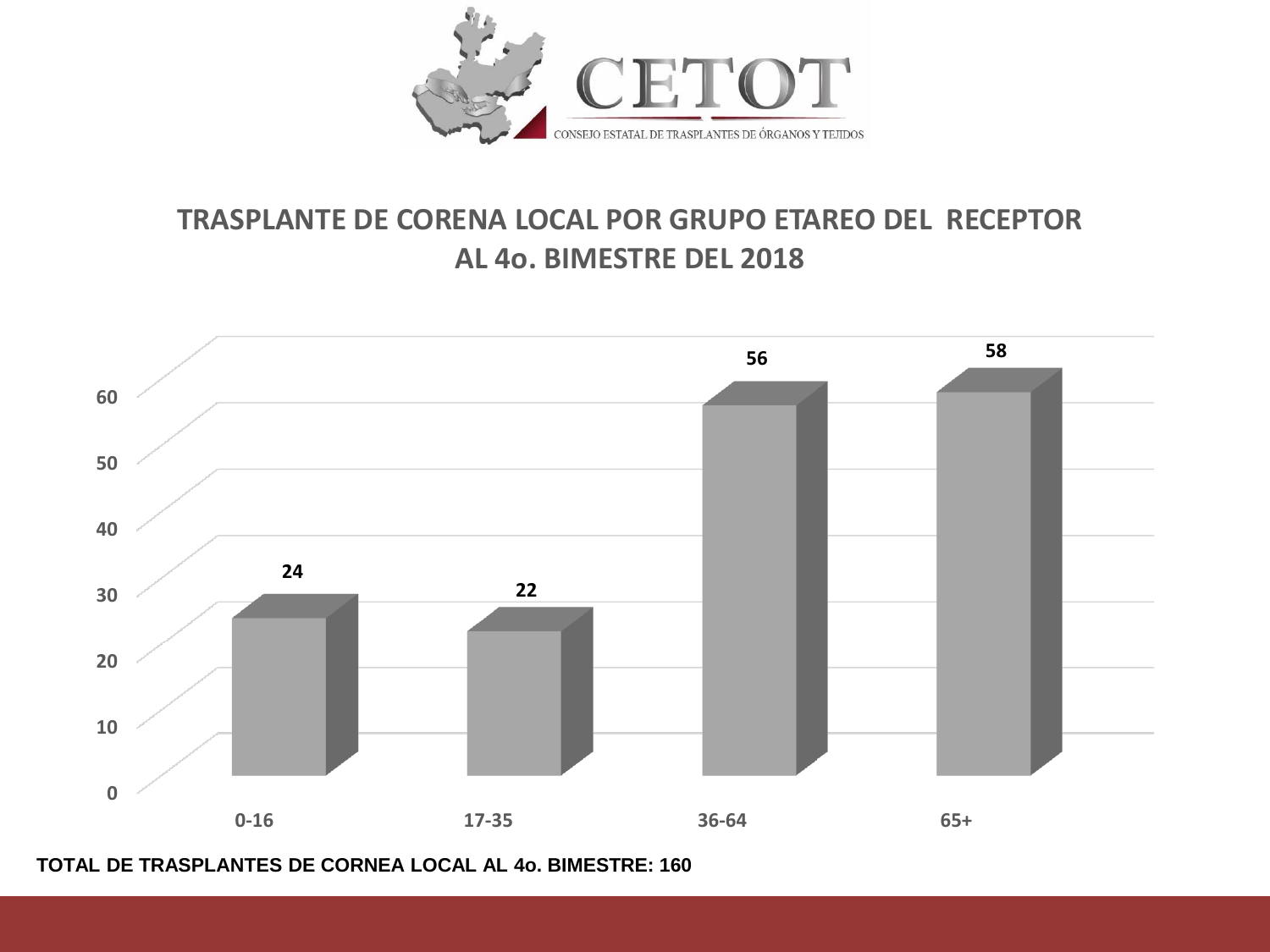

## **TRASPLANTES DE CORNEA EXTRANJERA POR SEXO DEL RECEPTOR AL 4o. BIMESTRE 2018**



**TOTAL DE TRASPLANTES DE CORNEA EXTRANJERA AL 4o. BIMESTRE: 33**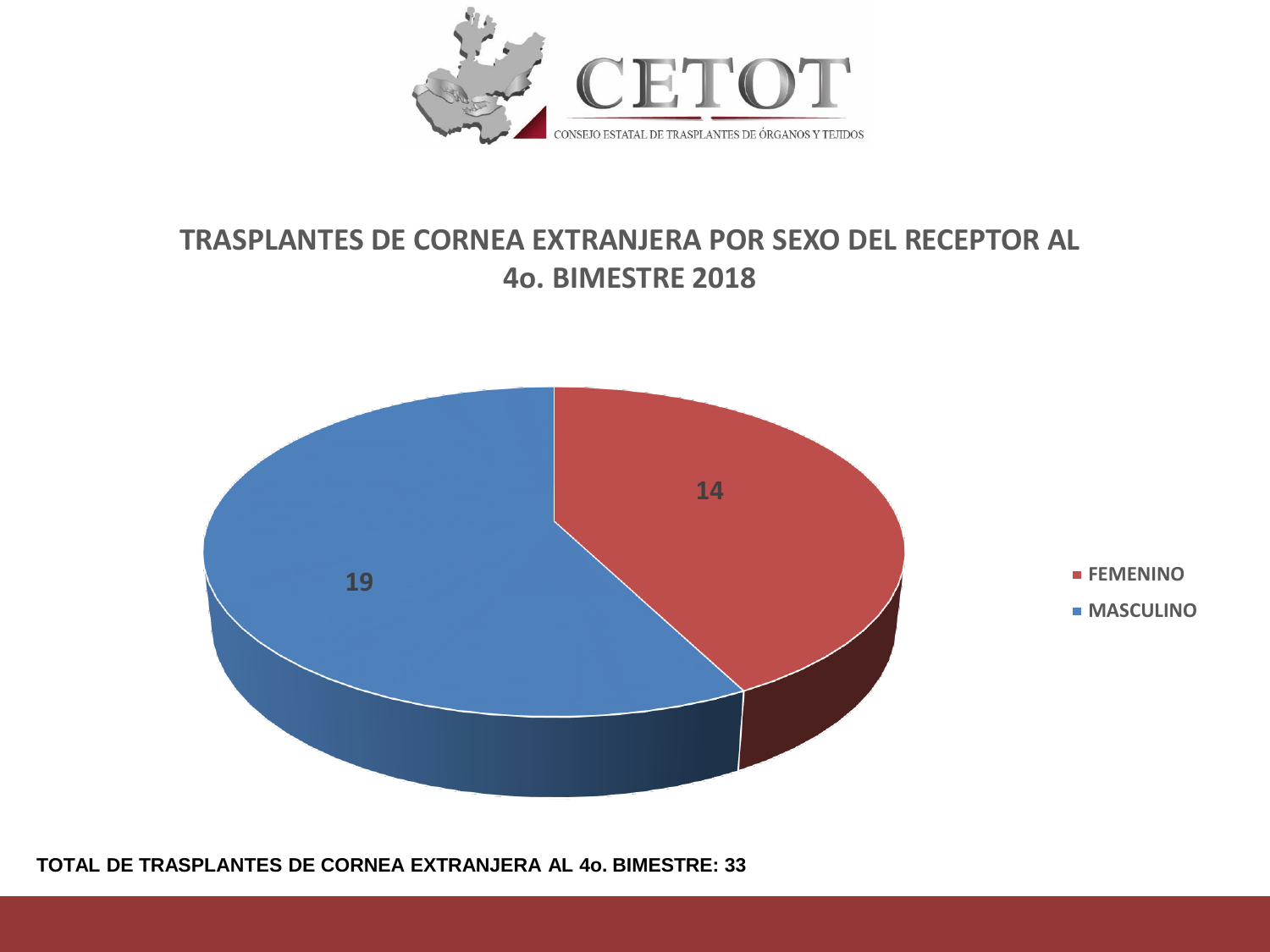

## **TRASPLANTE DE CORENA EXTRANJERA POR GRUPO ETAREO DEL RECEPTOR AL 4o. BIMESTRE DEL 2018**



**TOTAL DE TRASPLANTES DE CORNEA EXTRANJERA AL 4o. BIMESTRE: 33**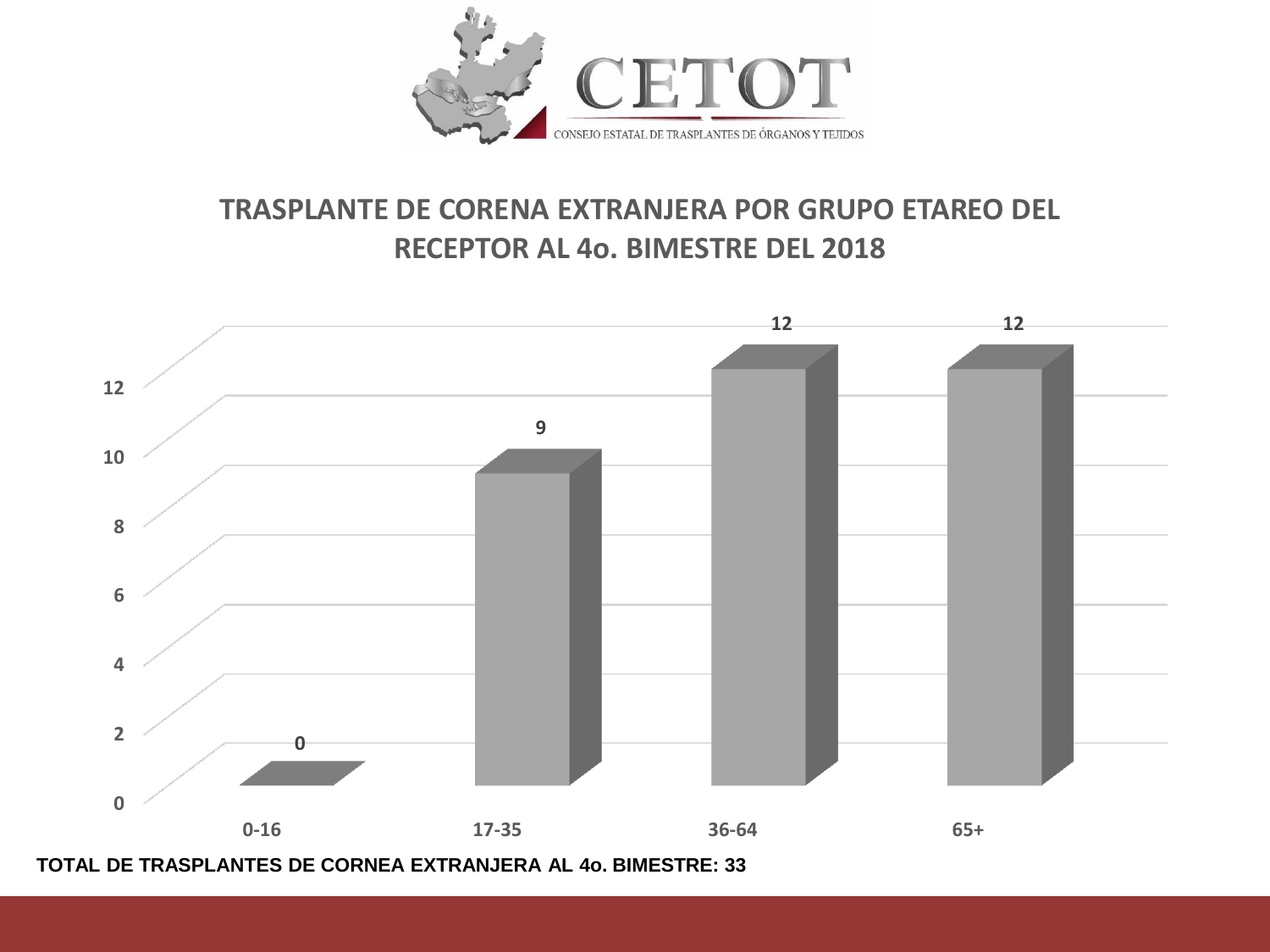

## **TRASPLANTES HEPATICOS DE CADAVER POR SEXO DEL RECEPTOR AL 4o. BIMESTRE 2018**



**TOTAL DE TRASPLANTES HEPATICOS DE CADAVER AL 4o. BIMESTRE: 15**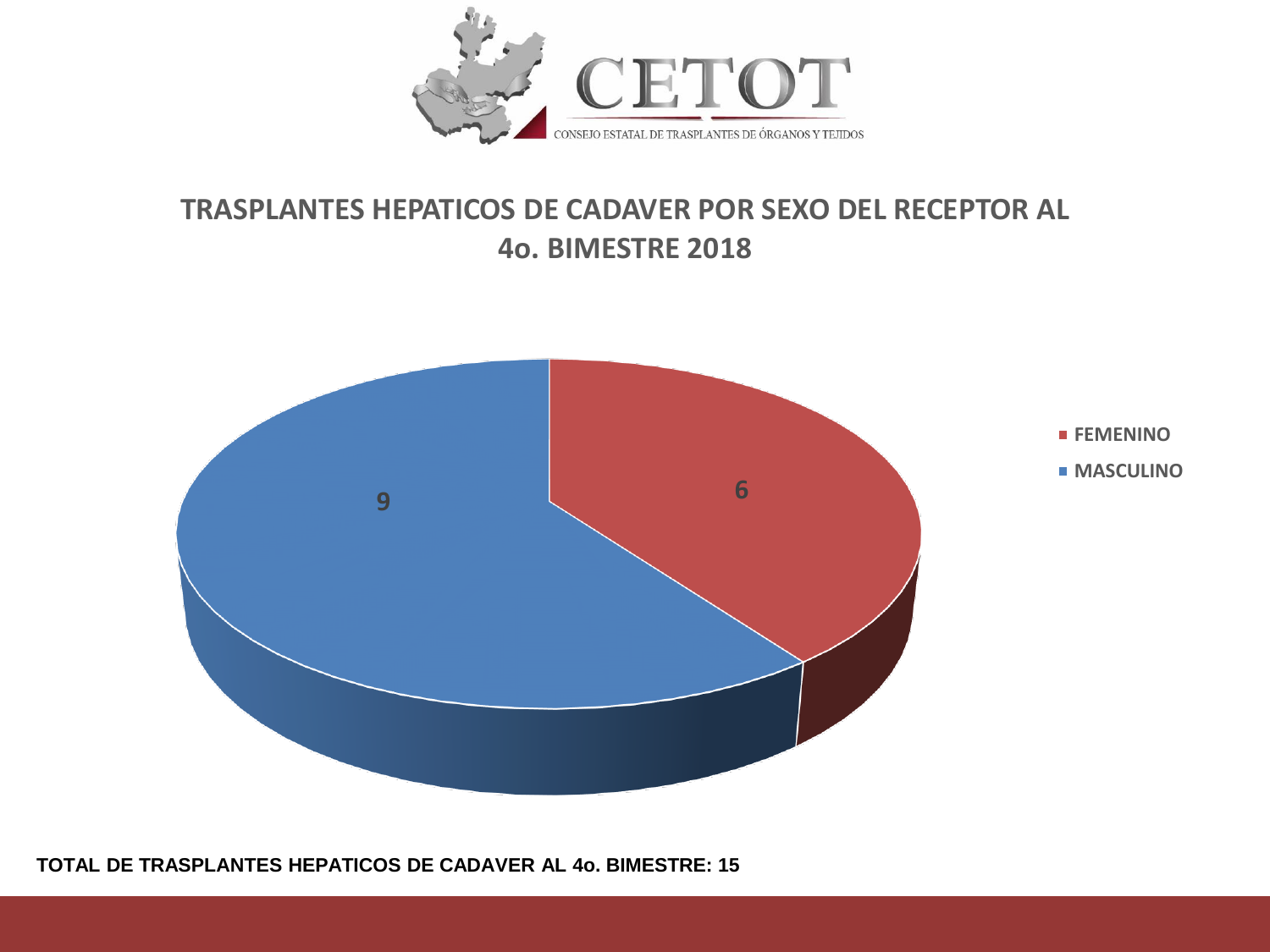

## **TRASPLANTE HEPATICO DE CADAVER POR GRUPO ETAREO DEL RECEPTOR AL 4o. BIMESTRE DEL 2018**



**TOTAL DE TRASPLANTES HEPATICOS DE CADAVER AL 4o. BIMESTRE: 15**